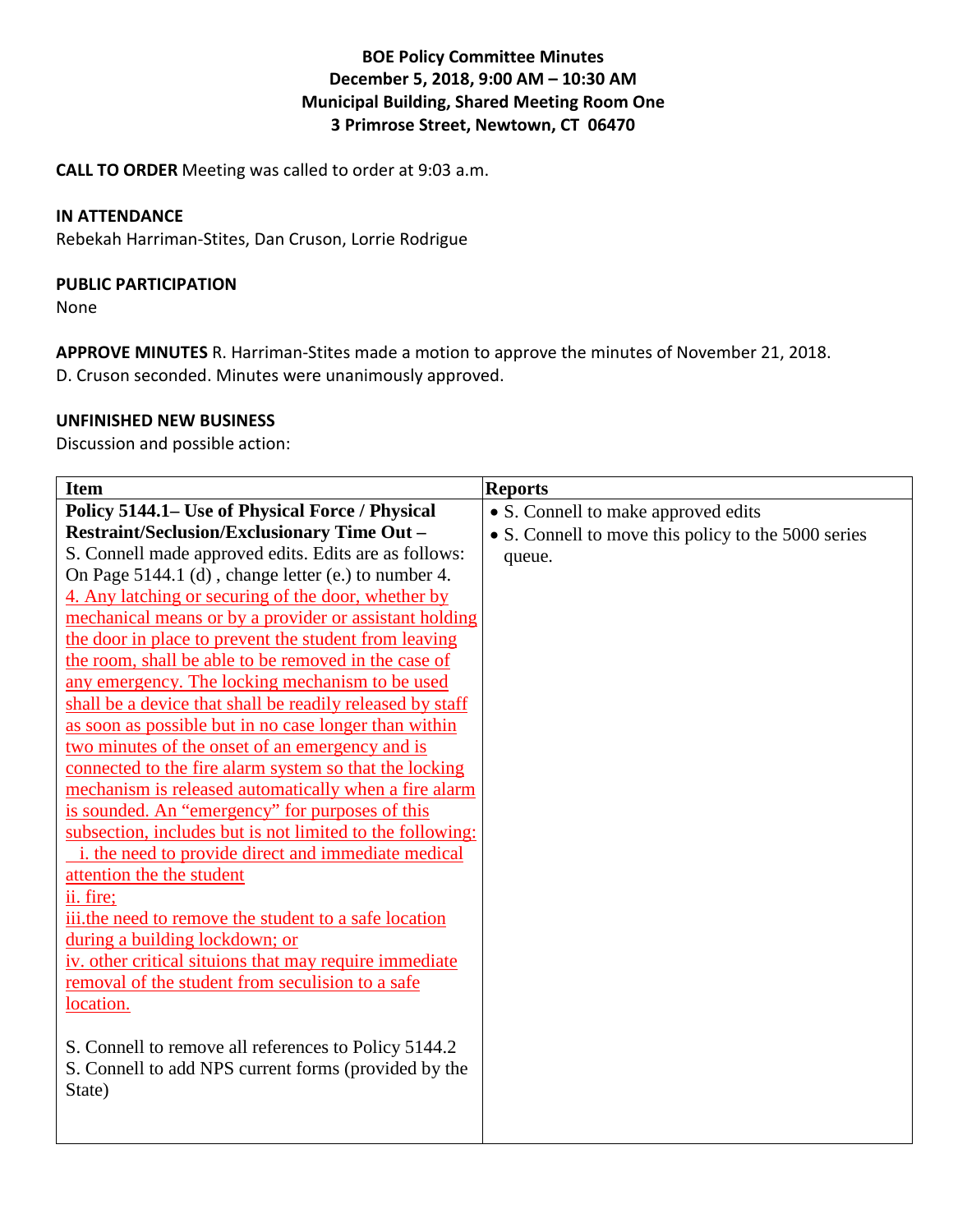| Policy 5144.2 – Use of Exclusionary Time Out<br><b>Settings</b> – Policy Committee and D. Peterson agreed<br>that this policy is not necessary to include in the 5000<br>series. | • No further action is required. |
|----------------------------------------------------------------------------------------------------------------------------------------------------------------------------------|----------------------------------|
| Policy 6171.3 - Special Education/Placement of                                                                                                                                   | • No further action is required. |
| <b>Special Education Students (Out-of-District)-</b>                                                                                                                             |                                  |
| Committee members agreed that this policy is necessary                                                                                                                           |                                  |
| to include in the 6000 series.                                                                                                                                                   |                                  |

# **UNFINISHED OLD BUSINESS**

Discussion and possible action:

| <b>Item</b>                                             | <b>Reports</b>                                   |
|---------------------------------------------------------|--------------------------------------------------|
| Policy 5142.4 – School Resource Officer and Policy      | • S. Connell to invite M. Pompano to an upcoming |
| 1700 – Otherwise Lawful Possession of Firearms on       | meeting to discuss this policy.                  |
| <b>School Property</b> – L. Rodrigue advised the policy |                                                  |
| committee that she and M. Pompano are scheduled to      |                                                  |
| have a phone call with R. Mills to discuss this policy. |                                                  |

#### **NEW BUSINESS**

Discussion and possible action:

| Title IX Policies – S. Connell to reach out to CABE,                                                                                                               | • S. Connell to send policies referring to Title IX to L.        |
|--------------------------------------------------------------------------------------------------------------------------------------------------------------------|------------------------------------------------------------------|
| Shipman & Goodwin for all policies that refer to Title                                                                                                             | Rodrigue. These policies include NPS current policy:             |
| IX. S. Connell will also print out our current NPS                                                                                                                 | P5145.511.                                                       |
| Policies referring to Title IX.                                                                                                                                    | • L. Rodrigue to review policies for upcoming meeting.           |
| <b>Title VII Policies - S. Connell to reach out to CABE,</b>                                                                                                       | • S. Connell to send policies referring to Title VII to L.       |
| Shipman & Goodwin for all policies that refer to Title                                                                                                             | Rodrigue. These policies include NPS current policy:             |
| VII. S. Connell will also print out our current NPS                                                                                                                | P4704-4.                                                         |
| Policies referring to Title VII.                                                                                                                                   | • L. Rodrigue to review policies for upcoming meeting            |
| <b>Board Bylaws – Code of Ethics</b><br>Committee to review the Code of Ethics for the Board.<br>There are two versions – one for the BOE and one for<br>the Town. | • S. Connell to provide Code of Ethics (from BOE and<br>Newtown) |

### **UPDATE FROM THE SUPERINTENDENT**

L. Rodrigue requested to have the committee look at the Graduation Requirements policy for next meeting. The number of credits to graduate changed from 24 to 25. The policy was revised in June 2018, however, it is believed that it still only states 24 credits.

#### **PUBLIC PARTICIPATION**

A motion was made by R. Harriman-Stites to move Policy 5144.1- Use of Physical Force/ Physical Restrain/Seclusion/Exclusionary Time Out , Policy 6171.3 – Special Education/ Placement of Special Education Students (Out of District) - into the 5000 Series queue waiting for review by the Board of Education. D. Cruson seconded. Motion was unanimously approved.